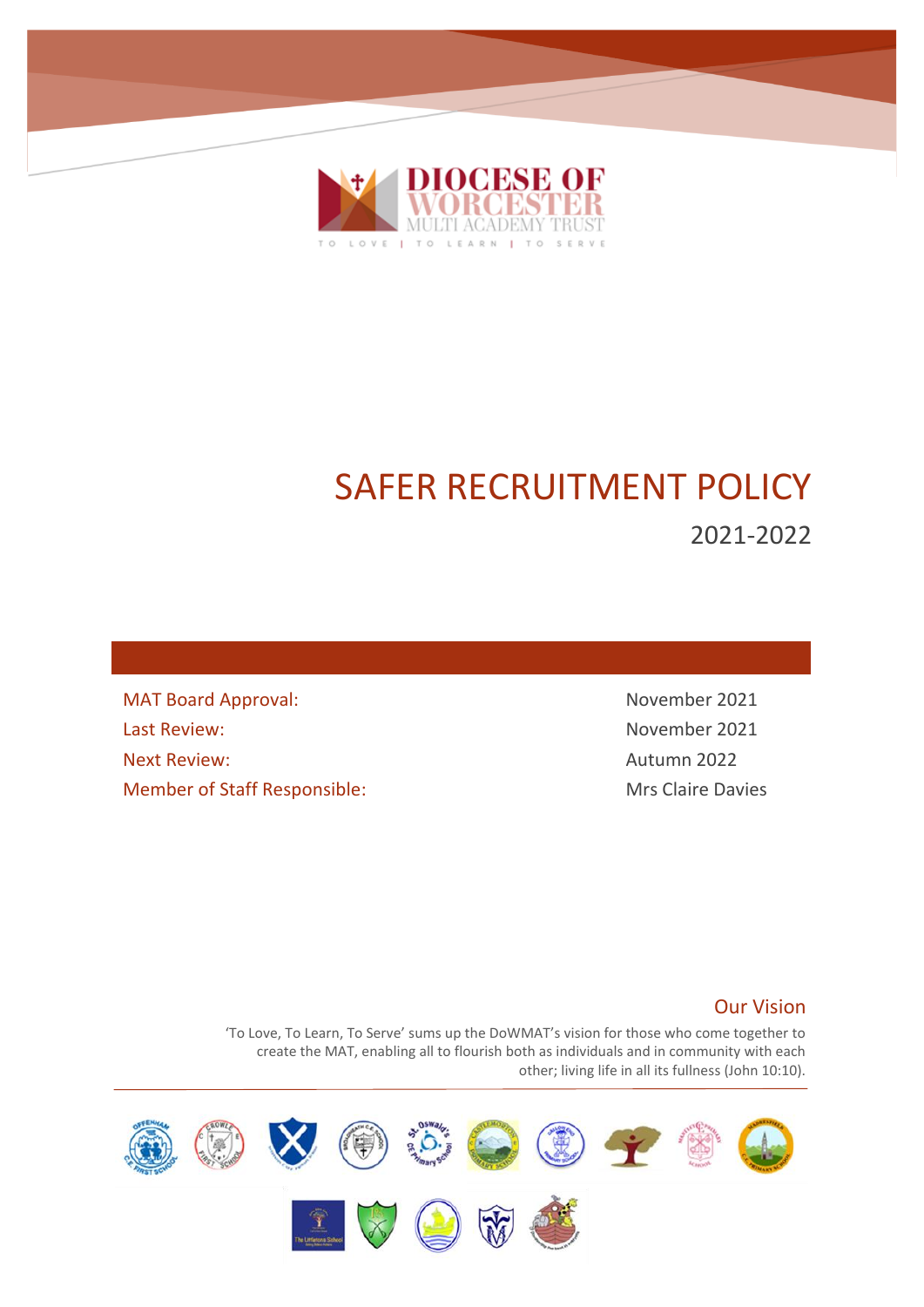

## Our Values

## To Love

The New Testament sums up the entire law as a call to "love your neighbour as yourself" (Galatians 5:14). The Bible teaches that we are only able to love because God first loved us (1 John 4:10). This love is expected to characterise the way in which the DoWMAT operates, makes decisions, builds relationships, and carries out its day-to-day business: each person putting the needs of others before their own, with a commitment to the



flourishing of all. The exposition of love in 1 Corinthians 13 reminds us that love is patient, kind, forgiving, generous, humble, trusting, respectful, hopeful, resilient and enduring. Those who learn and work in the DoWMAT, and all who come into contact with it, can expect to experience that love in the way that they are treated.

## To Learn



The DoWMAT is a Christian learning community that is committed to enabling all to live a life of freedom and transformation as a result of the hope and wisdom that learning brings. Learning is at the heart of the Church of England's vision for and commitment to education. Growing in wisdom is celebrated in the Bible and all are exhorted to listen, to seek guidance, to acquire knowledge and to learn discretion (Proverbs 1: 1-6), largely through human relationships and interactions. Jesus' teaching, as summed up in the

Beatitudes (Matthew 5:3-10), describes human beings who are learning to live a life that is characterised by humility, compassion, mercy, righteousness and peace. The learning that takes place within the DoWMAT is expected to be recognisably rooted in these godly characteristics and focused upon enabling the holistic development of people who are made in the image of God.

## To Serve

Service and servant leadership, was a striking feature of the way in which Jesus lived his life. The example he gave to his disciples in washing their feet (John 13:1-17) provides us with a role model for the way in which we should seek to live in community with others. Putting the needs of others before our own, supporting people in their growth and development as holistic human beings, enabling people's



**1**

gifts and talents to come to the fore as a result of our service to them are all defining characteristics of the way in which the DoWMAT operates. In serving others and meeting their needs through generosity of spirit, we manifest God's grace and love for others (1 Peter 4:8-11).

These core values underpin all aspects of our Trust as we strive to make a positive difference to the lives of all DoWMAT pupils whilst they are at school and in later life. Through these values, we can be sure our community is one of hope; a place of transformation and trust, where all are treated with respect and dignity.

#### OUTSTANDING PROFESSIONALS | COLLABORATIVE PARTNERSHIPS | STRONG SYSTEMS | CONFIDENT LEARNERS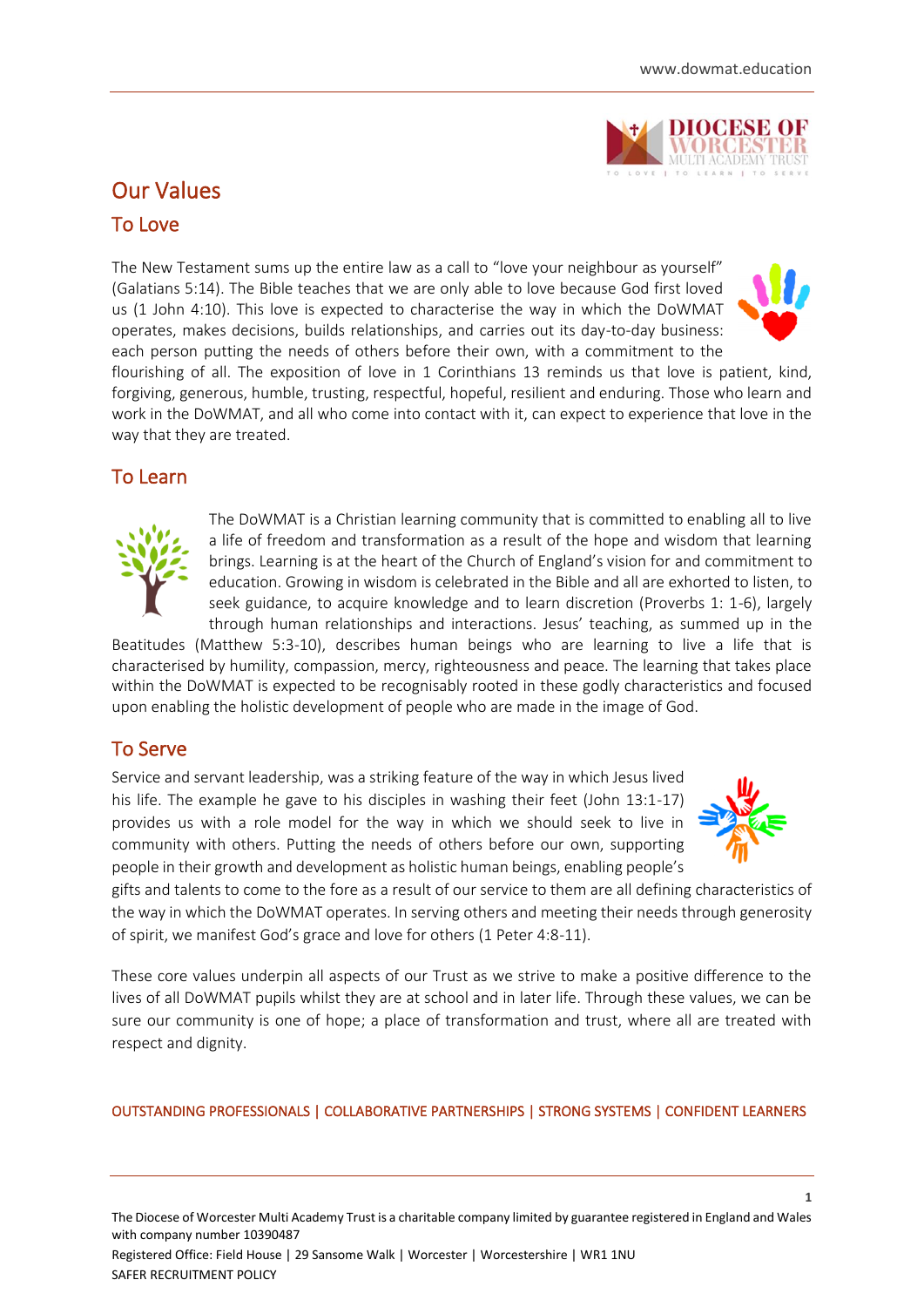The Diocese of Worcester Multi Academy Trust is committed to providing the best possible care and education to its pupils and to safeguarding and promoting the welfare of children and young people. In order to achieve this, the Trust recognises that it is of fundamental importance to attract, recruit and retain staff of the highest calibre who share in this commitment.

Therefore, the aims of the Trust's recruitment policy are as follows:

- To attract the best possible applicants to vacancies.
- To ensure a fair, safe and effective recruitment selection is conducted at all times.
- To deter prospective applicants who are unsuitable for work with children or young people.
- To identify and reject applicants who are unsuitable for work with children and young people.
- To ensure compliance with all relevant recommendations and guidance including the recommendations of the Department for Education (DfE) in "Keeping Children Safe in Education" and the code of practice published by the Disclosure and Barring Service (DBS).
- To ensure that the Trust meets its commitment to safeguarding and promoting the welfare of children and young people by carrying out all necessary pre-employment checks.

## 1. Inviting Applications

Advertisements for posts will include the following statement;

*XXX School (or Trust) is committed to safeguarding and promoting the welfare of children, young people and vulnerable adults. We expect all staff and volunteers to share this commitment. Any offer of employment will be subject to the receipt of a satisfactory DBS Enhanced Disclosure, two positive references, medical clearance and evidence of appropriate qualifications.* 

Prospective candidates will be supplied with the following:

- Job Description
- Person Specification
- **The DoWMAT Safer Recruitment Policy**
- Application Form

## 2. Recruitment and Selection Procedures

Adverts will focus on saying what the role is, giving an indication of the Trust values, a clear statement about terms and will not use discriminatory language or indicate bias.

All applicants for employment will be required to complete an application form containing questions about their academic and employment history and their suitability for the role. This application form has been designed to capture the information needed to recruit safely and effectively and to secure regulatory and legal compliance. It includes questions about previous offences, barred lists, and full history from school to present. A minimum of two referees will be requested (must be from current/most recent employer who can verify suitability to work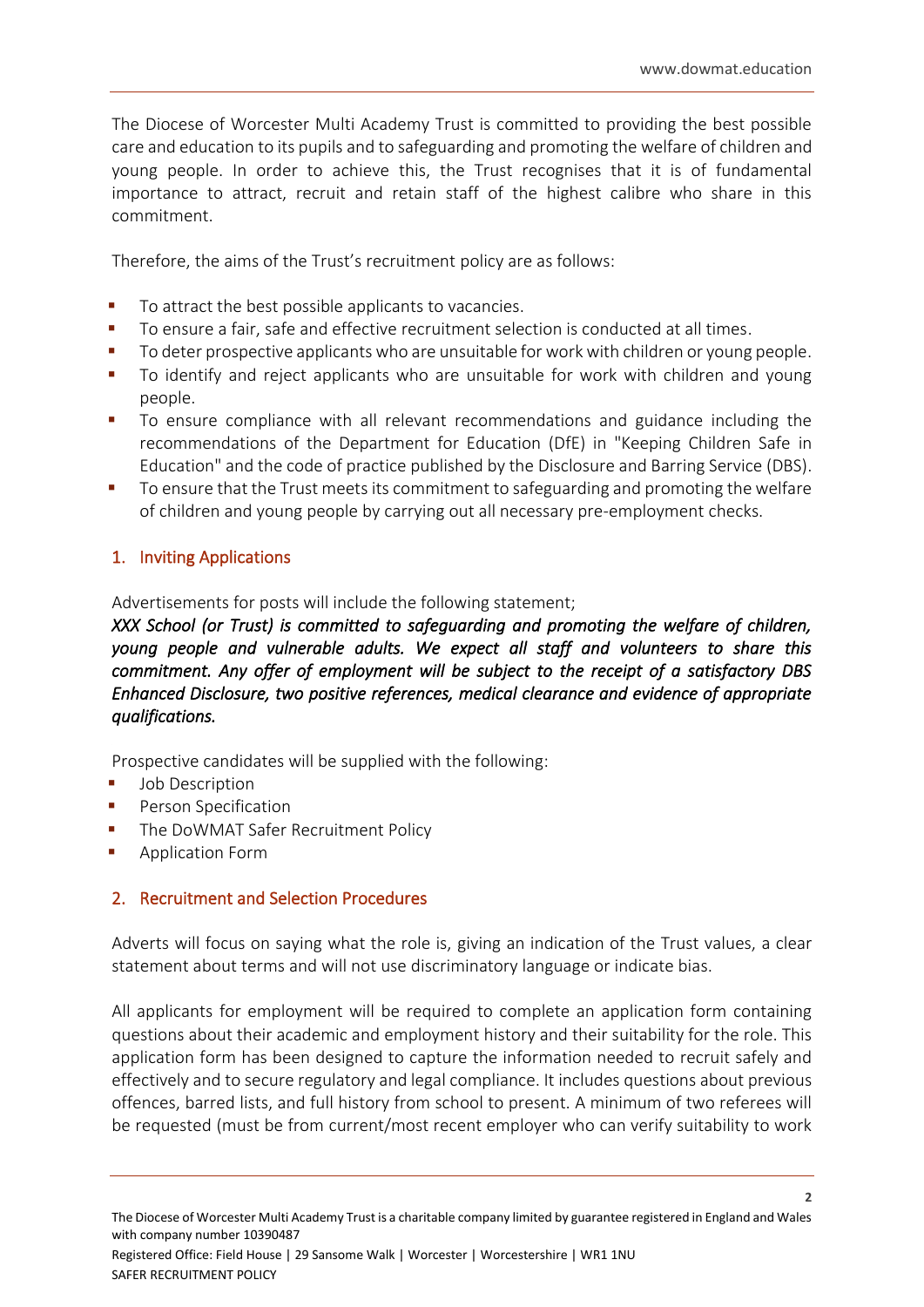with children). The form is structured to enable the panel to identify and explore further gaps in history. A curriculum-vitae will not be accepted in place of the completed application form.

Person Specifications will include as 'essential requirements':

- a) Commitment to safeguarding and promoting the welfare of children.
- b) Health and physical capacity for the role.
- c) Qualifications at a level appropriate to the post.

The applicant may be invited to attend a formal interview at which his/her relevant skills and experience will be discussed in more detail. If it is decided to make an offer of employment following the formal interview, any such offer will be conditional on the following:

- The agreement of a mutually acceptable start date and the signing of a contract incorporating the Trust's standard terms and conditions of employment.
- The receipt of two references (one of which must be from the applicant's most recent employer) which the Trust considers acceptable. A third reference may be requested if the applicant has lived or worked abroad for 3 months or more over the last 10 years.
- The receipt of a satisfactory enhanced disclosure from the Disclosure and Barring Service.

If the above conditions are satisfied and the offer is accepted, then the applicant will be issued with a contract of employment as confirmation of employment.

## 3. Shortlisting

Selection criteria - All candidates will be assessed in a fair non-discriminatory manner against the person specification criteria.

- All application forms should be scrutinised to ensure:
	- − They are fully and properly completed.
	- − The information is consistent and does not contain any discrepancies.
	- − Gaps in employment/training or a history of repeated changes of employment are identified.
- Incomplete applications should not be accepted.
- Any anomalies, discrepancies or gaps in employment and the reasons for this should be noted, so that they can be taken up as part of the consideration of whether to short list the applicant, as well as a history of repeated changes of employment without any clear career or salary progression or a mid career move from a permanent to temporary post.
- All candidates should be assessed equally against the criteria contained in the person specification.

## 4. Recruitment Panel

The recruitment panel must include a senior leader and someone who is Safer Recruitment trained. For Headteacher posts, the panel must include the CEO and representation from the Diocese. CEO recruitment will be carried out by a panel of Trustees which will also include representation from the Diocese.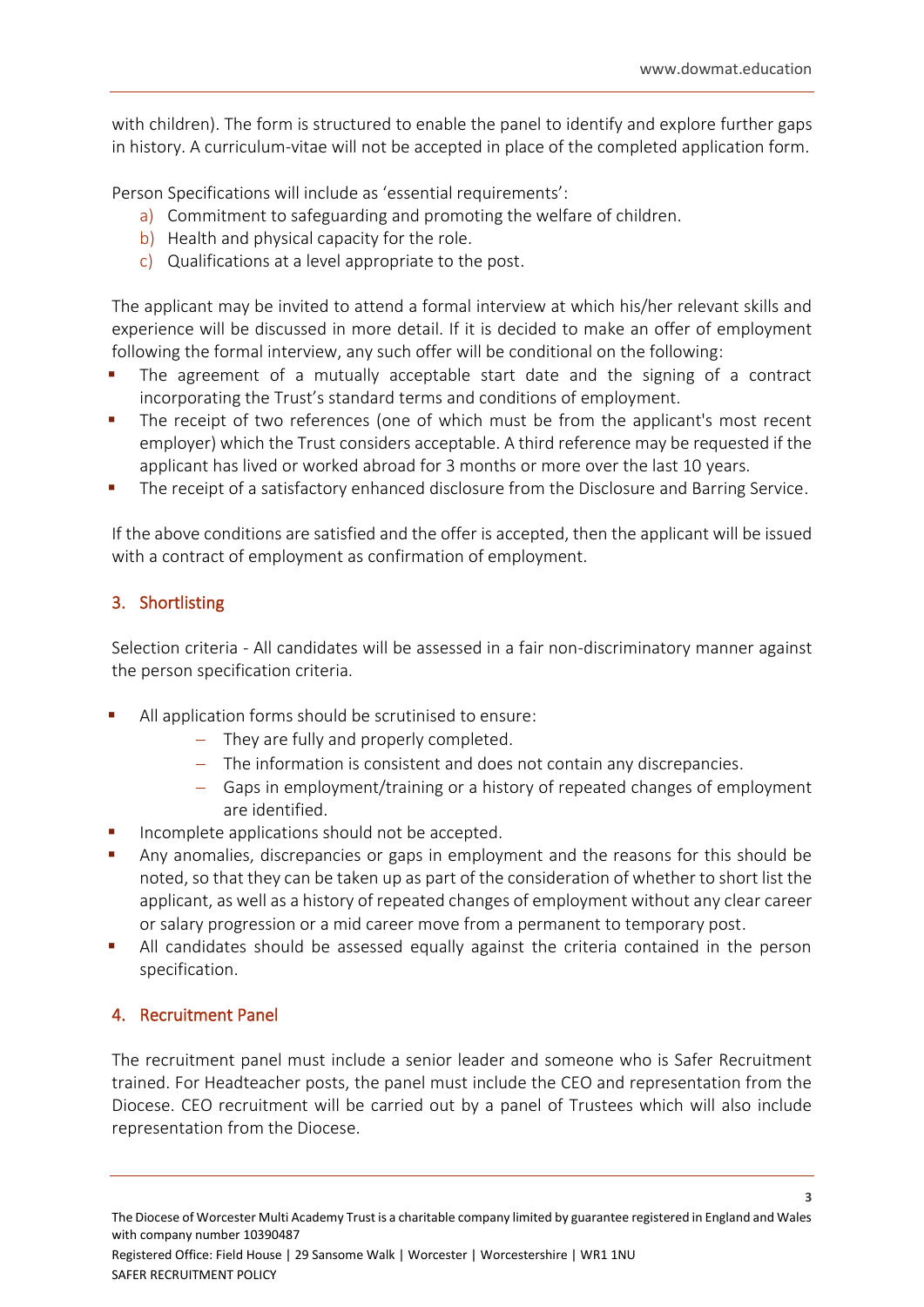The same selection panel should short list and interview the candidate. At least one member of the panel should have undertaken safe recruitment and selection training.

The members of the panel should:

- Have the necessary authority to make decisions about the appointment.
- Meet before the interview to agree their assessment criteria in accordance with the person specification and to prepare a list of questions they will ask all candidates relating to the requirements of the post.
- **■** Identity any issues they wish to explore with each candidate based on the information provided in their application form and in the references.
- Notes of the applicant's interview answers should be collated by chair of the panel and stored.

#### 5. Interview

The interview should assess the merits of each candidate against the job description and person specification, and explore their suitability to work with children / young people / Adults at Risk.

The interview should stress that the identity of the successful candidate will be checked thoroughly and, that where a Disclosure and Barring Service check is appropriate, prior to appointment there will be a requirement to complete an application for a Disclosure and Barring Service disclosure.

All candidates should bring with them documentary evidence of their right to work in the UK and their identity. Right to work evidence should be as prescribed by [Home Office.](https://www.gov.uk/government/publications/right-to-work-checklist) Evidence of identity can include a current driving licence or passport including a photograph, or a full birth certificate, and a document such as a utility bill or financial statement that shows the candidate's current name and address (please note that these latter two are time-limited and must be no more than 3 months old), and where appropriate change of name documentation. Some form of photographic ID must be seen.

Candidates should bring documents confirming any educational and professional qualification(s). If this is not possible, written confirmation must be obtained from the awarding body. Also, documentation of registration with appropriate professional body.

A copy of the documents used to verify the successful candidate's identity and qualifications must be kept for the personnel file.

Where an applicant claims to have changed his/her name by deed poll or any other mechanism (e.g. marriage, adoption, statutory declaration) they will be required to provide documentary evidence of the change.

In addition to assessing and evaluating the applicant's suitability for the post, the panel should explore:

Registered Office: Field House | 29 Sansome Walk | Worcester | Worcestershire | WR1 1NU SAFER RECRUITMENT POLICY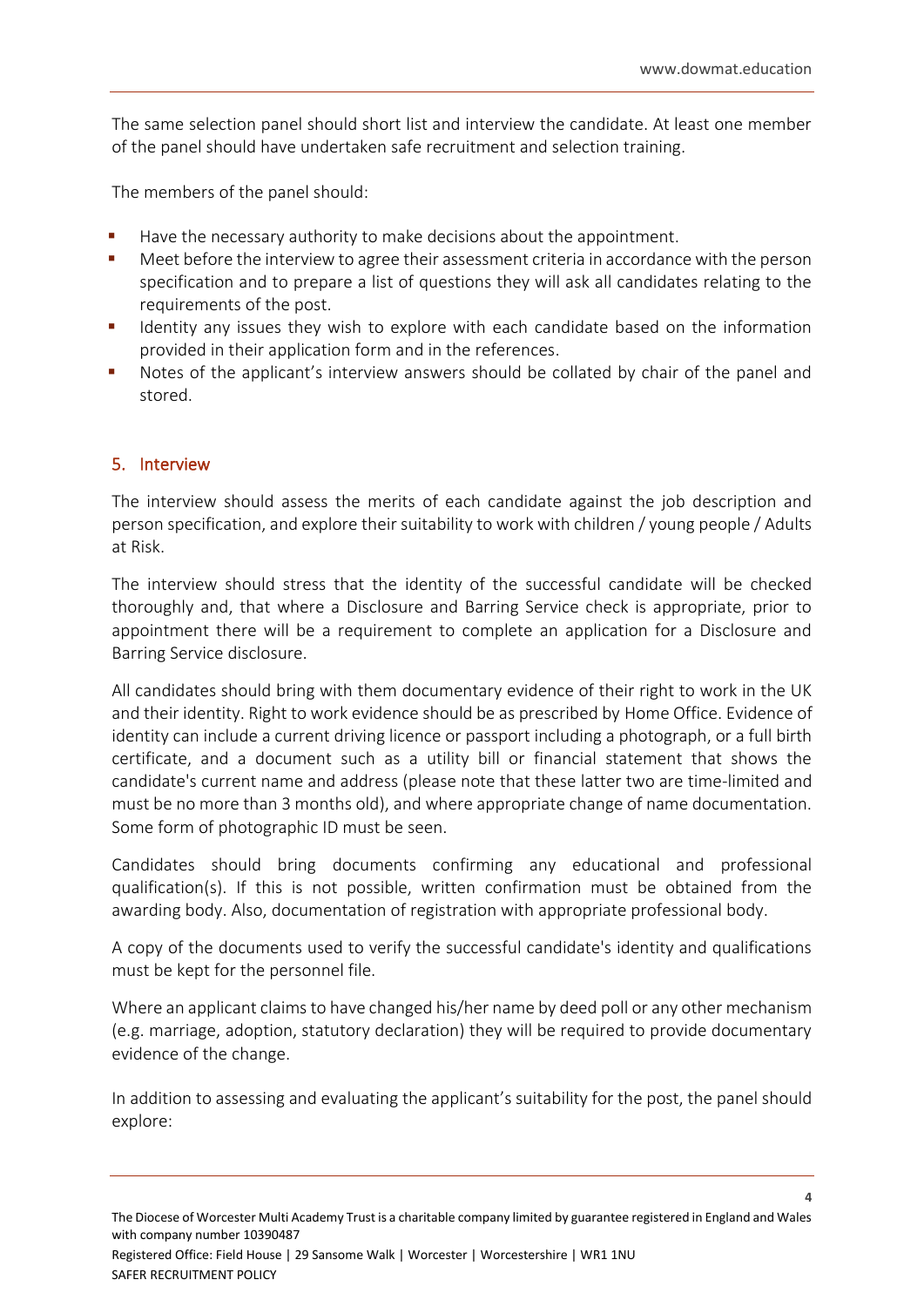- The candidate's attitude towards children/young people/Adults at Risk.
- His/her ability to support the organisation's agenda for safeguarding and promoting welfare.
- Any gaps in the candidate's employment history.
- Concerns or discrepancies arising from the information provided by the candidate and/or referee.
- Whether the candidate wishes to declare anything relating to the requirement for a Disclosure and Barring Service check.

The interview should also explore issues relating to safeguarding, including:

- Motivation to work with children/ young people/Adults at Risk.
- Ability to form and maintain appropriate relationships and personal boundaries.
- Emotional resilience in working with challenging behaviours.
- Attitudes to use of authority.

#### 6. References

The purpose of seeking references is to obtain objective and factual information to support appointment decisions.

References will be taken up on short listed candidates prior to interview unless otherwise stated on the application form. All offers of employment will be subject to the receipt of a minimum of two satisfactory references, one of which must be from the applicant's current or most recent employer.

If the current/most recent employment does/did not involve work with children, then the second referee should be from the employer with whom the applicant most recently worked with children.

Neither referee should be a relative or someone known to the applicant solely as a friend.

All referees will be asked whether they believe the applicant is suitable for the job for which they have applied and whether they have any reason to believe that the applicant is unsuitable to work with children. All referees will be sent a copy of the job description and/or person specification for the role which the applicant has applied for.

If the referee is a current or previous employer, they will also be asked to confirm the following:

- The applicant's dates of employment, salary, job title/duties, reason for leaving, performance and disciplinary record.
- Whether the applicant has ever been the subject of disciplinary procedures involving issues related to the safety and welfare of children (including any in which the disciplinary sanction has expired).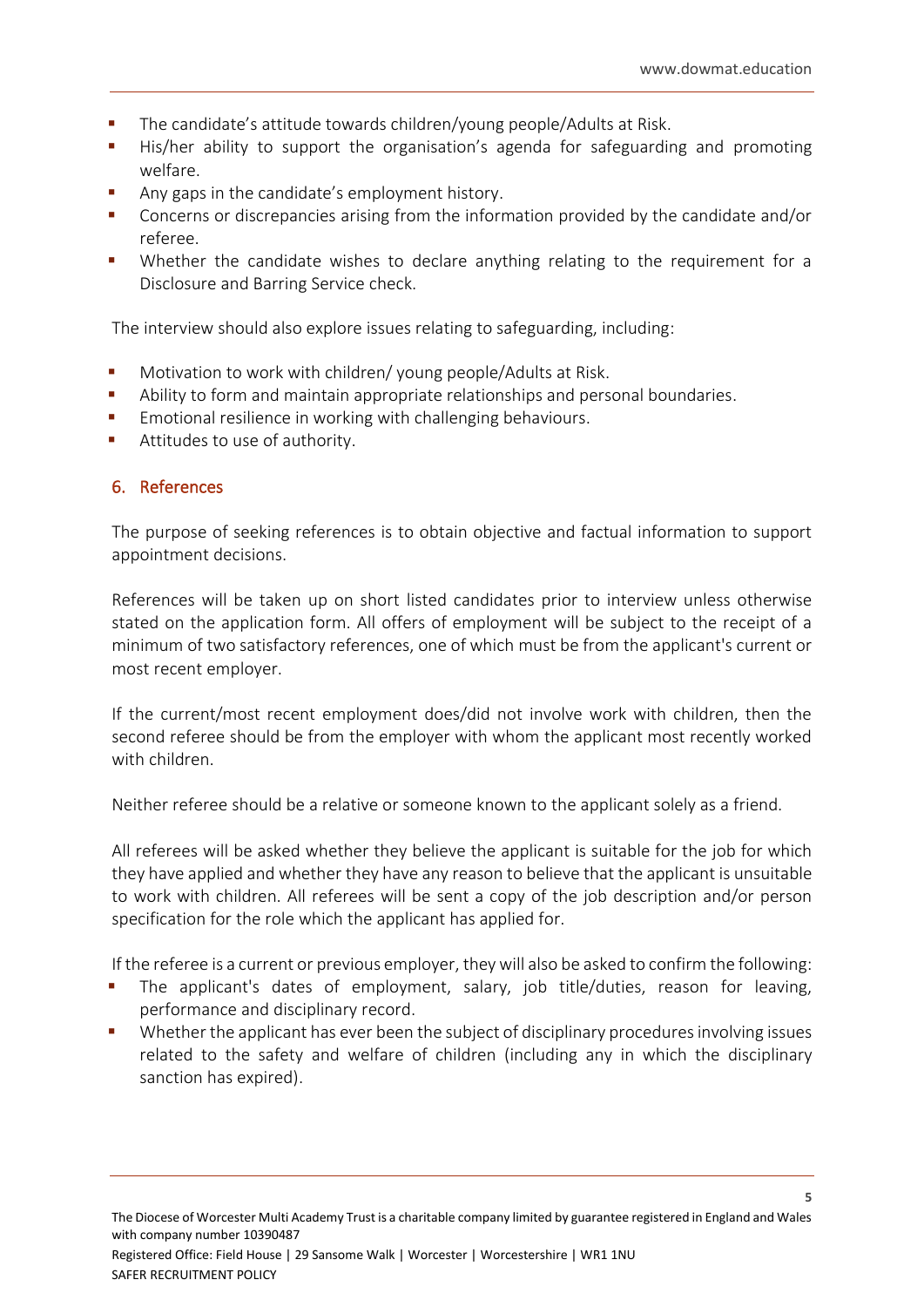- Whether any allegations or concerns have been raised about the applicant that relate to the safety and welfare of children or young people or behaviour towards children or young people.
- The candidate's suitability for working with children and young people.
- The candidate's suitability for this post.

The Trust / Trust academies will only accept references obtained directly from the referee on the official form with all sections completed. It will not rely on references or testimonials provided by the applicant or on open references or testimonials. Checks are made to ensure that references are received from a genuine source.

The Trust will compare all references with any information given on the application form. Any discrepancies or inconsistencies in the information will be taken up with the applicant before any appointment is confirmed.

#### 7. Conditional Offer of Appointment

#### Pre-Appointment Checks and References

An offer of appointment to the successful candidate should be conditional upon:

- Receipt of at least two satisfactory written references, where possible confirmed by telephone.
- Verification of the candidate's identity.
- A satisfactory Disclosure and Barring Service Disclosure at the appropriate level (unless the *[Disclosure and Barring Service Update Service](http://trixresources.proceduresonline.com/nat_key/keywords/dislosure_barring_update_service.html)* applies).
- Confirmation that the candidate has a right to work in the UK (see *[GOV.UK website](https://www.gov.uk/check-job-applicant-right-to-work)* for information on how to check a candidate is allowed to work in the UK).
- Verification of the candidate's medical fitness.
- Verification of qualifications.
- Verification of professional status/registration where required.
- Section 128 Barring Direction for all members of staff in a leadership position (and all Local Academy Board members).
- Teaching Prohibitions / Sanctions Check required for all staff.

All checks should be:

- Confirmed in writing.
- Documented and retained on the personnel file (subject to restrictions on the retention of information imposed by Disclosure and Barring Service regulations).
- Followed up where they are unsatisfactory or where there are discrepancies in the information provided.

Should it transpire that: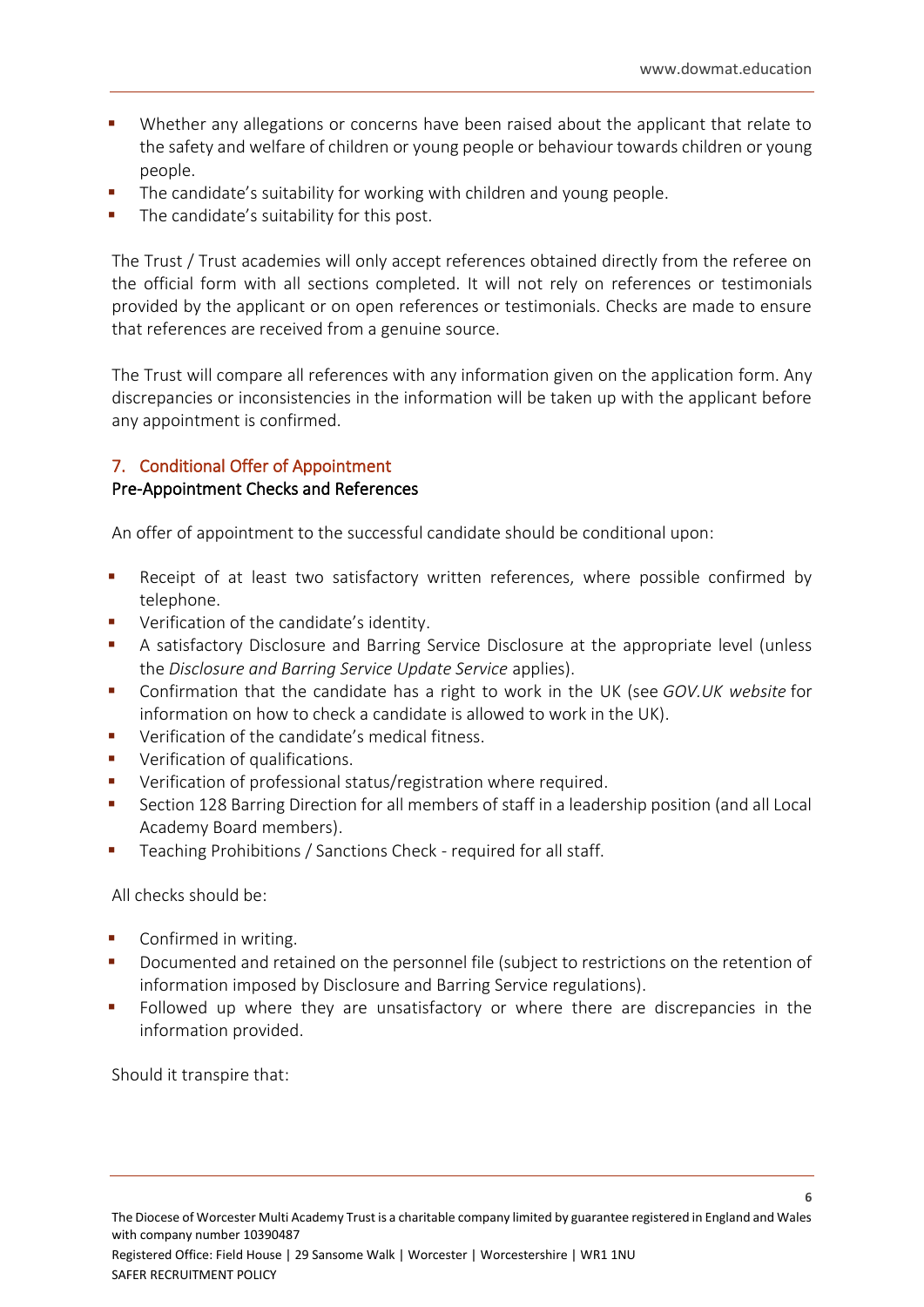- **•** The candidate is found to be on the Barred Lists, or the Disclosure and Barring Service Disclosure shows s/he has been disqualified from working with children by a Court;
- The applicant has provided false information in, or in support of, his/her application;
- There are serious concerns about an applicant's suitability to work with children.

these facts should be reported to the police and/or Disclosure and Barring Service (if they are not already aware). Anyone who is barred from work with children is committing an offence if they apply for, offer to do, accept or do any work which constitutes *[Regulated Activity](http://trixresources.proceduresonline.com/nat_key/keywords/reg_activity.html)*. It is also an offence for an employer knowingly to offer work in a regulated position, or to procure work in a regulated position for an individual who is disqualified from working with children, or fail to remove such an individual from such work.

#### 8. Overseas Check

For employees who have lived or worked abroad for 3 months or more in the last 10 years, an overseas check is required. The Trust will expect the candidate to provide evidence in the form of a good conduct certificate from the country/countries they resided in. Where available, the Trust will carry out criminal records checks for applicants who have lived/worked overseas and/or may obtain a letter of professional standing from the professional regulating authority in the country in which the applicant has worked. Where the above is not possible, and/or where appropriate, we may also obtain a reference from the education organisation that Teachers worked for in the country they resided in. This would take place, regardless, if that was the last employer but this could also take place if they were a less recent employer, for example, where necessary, obtaining an overseas reference as the second reference.

#### 9. Staff Records

In relation to each member of staff appointed, a record should be kept to show:

- Written references obtained and confirmed by telephone.
- Gaps in employment history checked.
- A satisfactory Disclosure and Barring Service / Enhanced Disclosure and Barring Service certificate obtained, with unique reference number and date.
- Reasons/decision to appoint despite criminal convictions (i.e. a Risk Assessment).
- Evidence of proof of identity (this will have been provided for the Disclosure and Barring Service check).
- Evidence of qualifications.
- Details of registration with appropriate professional body.
- Confirmation of right to work in UK (for more information, please see *[GOV.UK website](https://www.gov.uk/check-job-applicant-right-to-work)*).
- Record of interview questions and answers.

Records should be signed and dated by appointing manager/chair of the interview panel.

#### 10. Post Appointment Induction

Registered Office: Field House | 29 Sansome Walk | Worcester | Worcestershire | WR1 1NU SAFER RECRUITMENT POLICY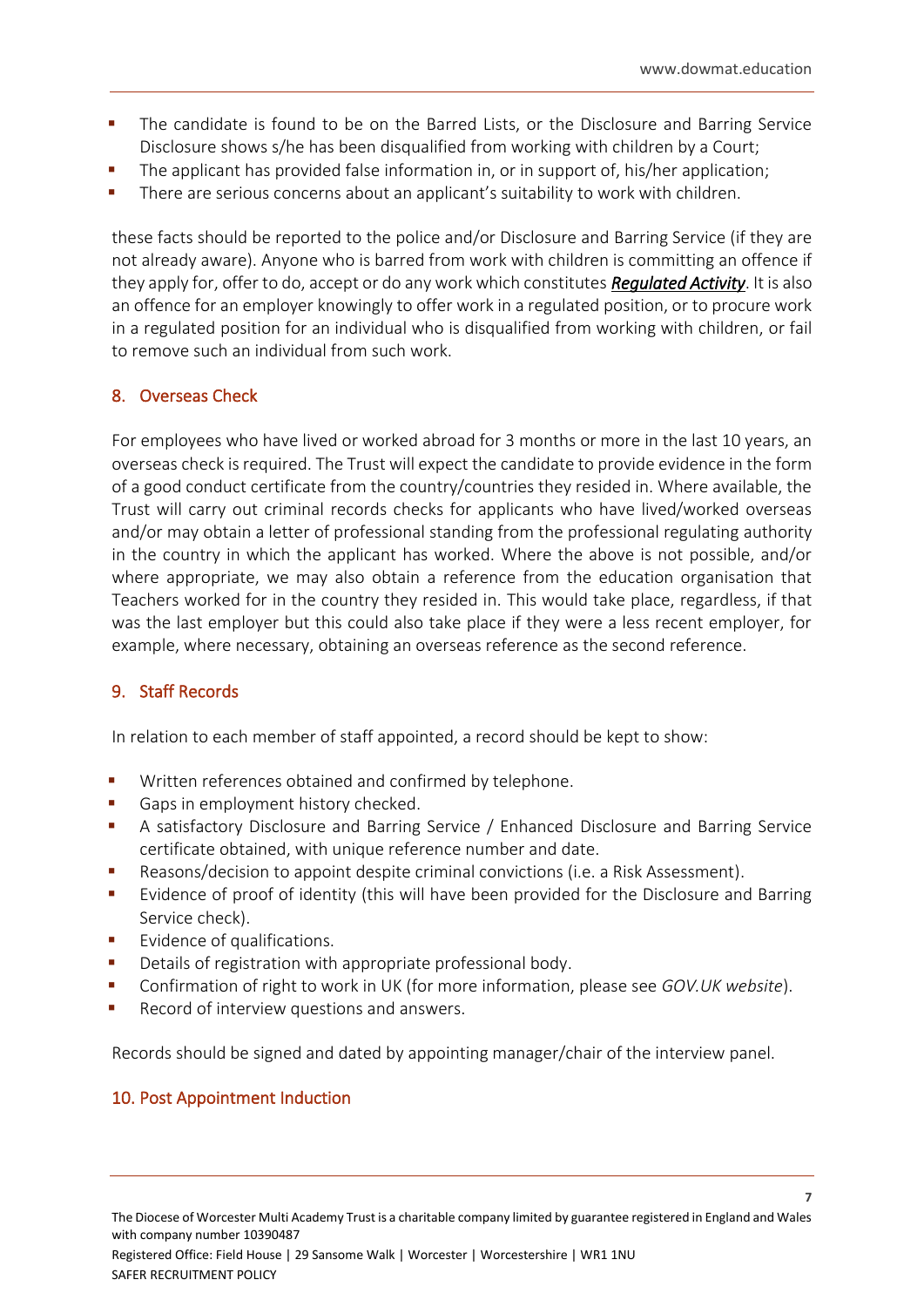There should be an induction programme for all staff and volunteers. The purpose of the induction is to;

- Provide training and information about the organisation's safeguarding and child protection policies and procedures. This training should be at a level appropriate to the member of staff role and responsibilities with regard to children.
- Support individuals in a way that is appropriate for their role.
- Confirm the conduct expected of staff.
- Provide opportunities for a new member of staff or volunteer to discuss any issues or concerns about their role or responsibilities.
- Enable the line manager or mentor to recognise any concerns or issues about the person's ability or suitability at the outset and address them immediately.
- Ensure that the person receives written statements of,
	- − Policies and procedures in relation to safeguarding.
	- − The identity and responsibilities of staff with designated safeguarding responsibilities.
	- − Safe practice and the standards of conduct and behaviour expected.
	- − Other relevant personnel procedures e.g. whistle blowing, disciplinary procedures.

#### 11. Maintaining a Safer Culture

Maintaining an ethos of safeguarding and promoting the welfare of children / young people / Adults at Risk can be achieved by:

- A clear written statement of the standards of behaviour and the boundaries of appropriate behaviour expected of staff and volunteers (DoWMAT Code of Conduct).
- Appropriate induction and safeguarding training.
- Regular briefing and discussion of relevant issues.
- Effective supervision and staff appraisal processes.
- Clear reporting system if a user, member of staff or other person has concerns about the safety of children (DoWMAT Whistleblowing Policy).

#### 12. Monitoring

Monitoring of both the recruitment process and induction arrangements will allow for future recruitment practices to be better informed. It should cover:

- Staff turnover and reasons for leaving.
- Exit interviews.
- Attendance of new personnel at safeguarding training.

#### 13. Supervision and Staff Review and Development

Registered Office: Field House | 29 Sansome Walk | Worcester | Worcestershire | WR1 1NU SAFER RECRUITMENT POLICY